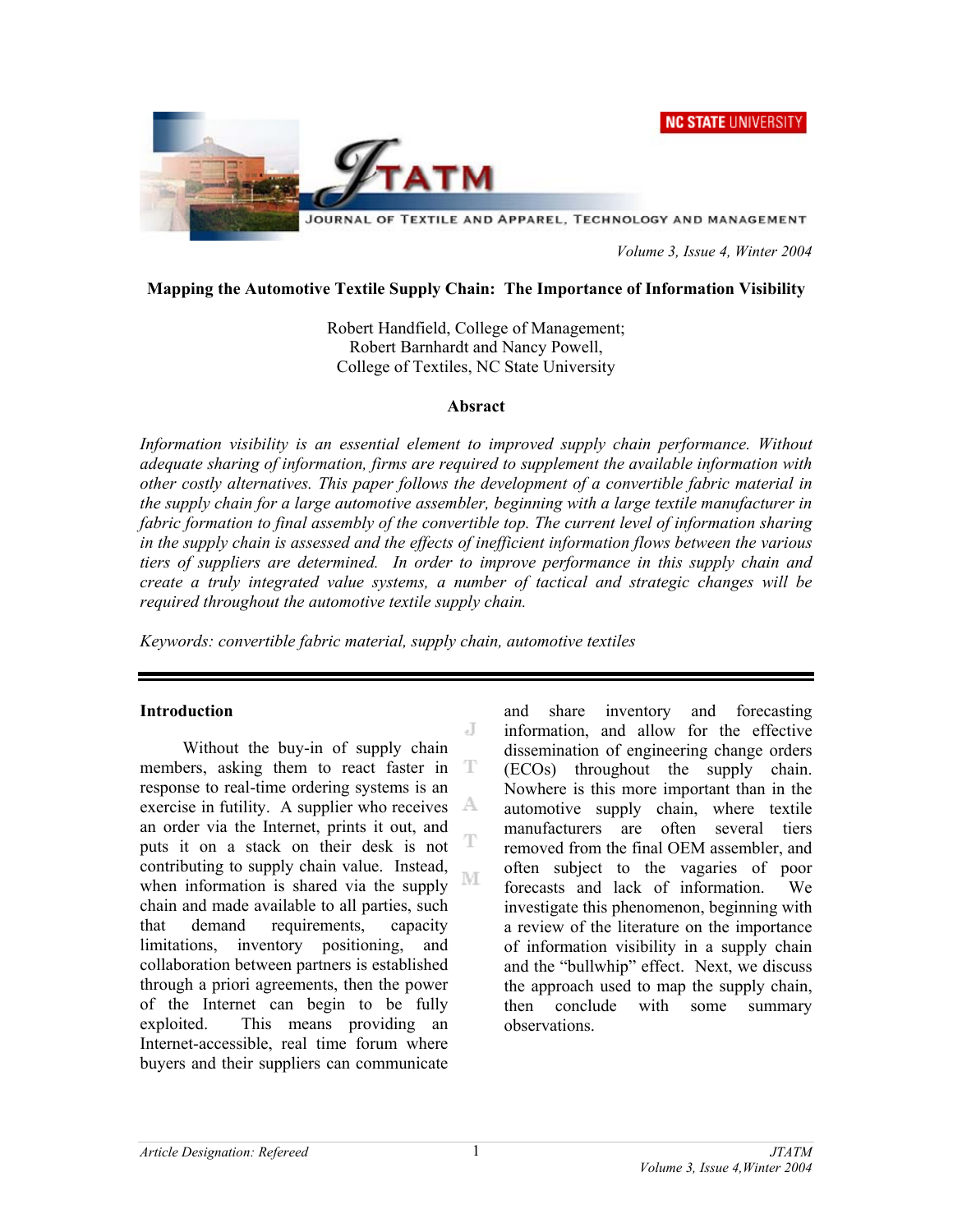## **Literature review:**

## **The Importance of Information in supply chains: Avoiding the Sting of the "Bullwhip"**

The need to share information across the supply chain is of paramount importance. Less frequently addressed but equally as important is the need to make certain that this information is accurate. In fact, lack of information or distorted information passed from one end of a supply chain to the other can create significant problems, including, but not limited to, excessive inventory investment, poor customer service, lost revenues, misguided capacity plans, ineffective transportation, and missed production schedules. It is doubtful that these are deliberate attempts to sabotage the performance of fellow supply chain members. Rather, distorted information throughout the supply chain is a common result of what logistics executives at Procter and Gamble (P&G) and other organizations have termed the *bullwhip effect.* 

# **The Bullwhip Effect**

In the 1990's, P&G, began to explore this phenomenon after a series of particularly erratic shifts in ordering up and down the supply chain for one of its most T popular products, Pampers disposable diapers. After determining that it was highly  $\mathbb{A}$ unlikely that the infants and toddlers at the T ultimate user level were creating extreme swings in demand for the product, the М review team began to work back through the supply chain. It was found that distributors' orders showed far more demand variability than found at the retail stores themselves. Continuing through the supply chain, P&G's orders to its supplier, 3M, indicated the greatest variability of any of the supply chain linkages.<sup>1</sup> Four causes of this phenomenon were identified:

- **1.** Demand forecast updating
- **2.** Order batching
- **3.** Price fluctuations
- **4.** Rationing within the supply chain.<sup>2</sup>

This bullwhip effect is certainly not unique to P&G or even to the consumer packaged-goods industry. Firms from Hewlett-Packard in the computer industry to Bristol-Myers Squibb in the pharmaceutical field have experienced a similar phenomenon. Even a slight to moderate demand uncertainty and variability become magnified when viewed through the eyes of managers at each link in the supply chain. If each manager makes ordering and inventory decisions with an eye to the firm's own interest above those of the chain, stockpiling may be simultaneously occurring at as many as seven or eight places across the supply chain, leading in some cases to as many as 100 days of inventory—waiting. One study projected \$30 billion in savings could result from streamlining the order informationsharing process in grocery industry supply chains alone $<sup>3</sup>$ .</sup>

## **Supply Chain Organizational Dynamics**

Several interorganizational dynamics come into play when addressing information sharing across the supply chain. Two issues in particular are risk and power. All enterprises participating in a supply chain management initiative accept a specific role to perform. They also share a common belief that they and all the other supply chain participants will be better off because of their collaborative efforts. Each member specializes in the function or area that best aligns with its competencies. Risk occurs in that each firm must now rely on other supply

 $\overline{a}$ 

 $\overline{\phantom{a}}$ 

<sup>&</sup>lt;sup>1</sup> Lee L. Hau, V. Padmanabhan, and Seungjin Whang, "The Bullwhip Effect in Supply

Chains," Sloan Management Review, spring 1997, pp. 93–102.

 $<sup>2</sup>$  Ibid.</sup>  $3$  Ibid.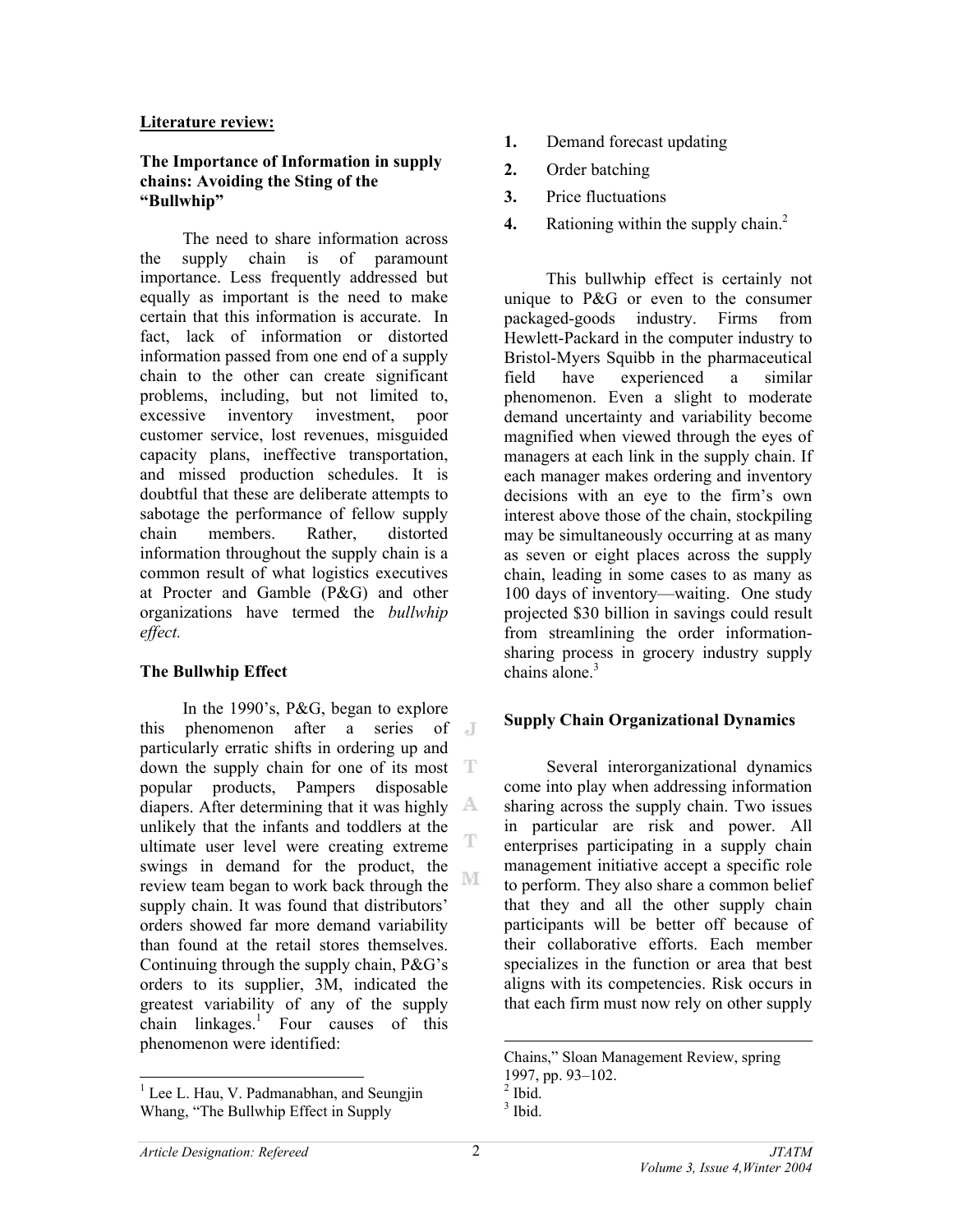chain members as well as its own efforts to determine the success of the supply chain. Some supply chain members are more dependent on the supply chain success than others. Thus, members with the most at stake may take more active roles and assume greater responsibility for fostering cooperation, including the informationsharing efforts, throughout the supply chain.

Power within the supply chain is a central issue, one that in today's marketplace centers on information sharing. Although not universal to all industries, there has been a general shift of power from manufacturers to retailers over the last two decades, which has resulted from a combination of factors. One is the trend toward consolidation at the retail level within the supply chain. Gone are the days of "Mom and Pop" grocery stores in every neighborhood or the locally owned, independent hardware store in each town. In the interest of capitalizing on the benefits of economies of scale, giant retail conglomerates operate as part of nationwide supply chains. In fact, relatively few of the thousands of retailers operating in the United States control the majority of dollars in this industry. Clearly, this consolidation impacts the entire supply chain. Fewer and fewer firms control access to consumer trading areas. Т

Perhaps more importantly, retailers A. sit in a very important position in terms of information access for the supply chain. For several reasons, major retailers have risen to this position of prominence through MI technologies such as bar codes and scanners, sheer size and sales volume, and most importantly, their position within the supply chain right next to the final consumer. This combination of factors has put retailers in a very powerful position within the supply chain.

Wal-Mart's and P&G's experiences demonstrate how information sharing can be utilized for mutual advantage. Through

state-of-the-art information systems, Wal-Mart shares point-of-sale information from its many retail outlets directly with P&G and other major suppliers. Rather than causing Wal-Mart to lose power within these partnerships, this willingness to share information provides the retailer with a competitive advantage by freeing its resources from many of the tasks associated with managing supplier's products. The product suppliers themselves become responsible for the sales and marketing of their products in the Wal-Mart stores through easy access to information on consumer buying patterns and transactions.<sup>4</sup>

The concepts described above can be applied throughout most supply chains once a degree of trust has been established. In fact, many automobile manufacturers have a goal of mass customization of their line for individual buyers. The goal is to allow a customer to select specific attributes they desire in their new cars, and to have their car delivered within a short period – as little as 2-weeks.

## **CREATING INFORMATION VISIBILITY IN SUPPLY CHAINS***<sup>5</sup>*

# **What is Information Visibility?**

Information visibility within the supply chain is the process of sharing critical data required to manage the flow of products, services, and information in real time between suppliers and customers. If information is available but cannot be accessed by the parties most able to react to a given situation, its value degrades exponentially. Increasing information

 $\overline{\phantom{a}}$ 

J

*Article Designation: Refereed JTATM* 

<sup>&</sup>lt;sup>4</sup> Ira Lewis and Alexander Talalayevsky, "Logistics and Information Technology: A Coordination Perspective," Journal of Business Logistics 18, no. 1, (1997), 141–157.

<sup>&</sup>lt;sup>5</sup> This section is based on a benchmarking report developed by the following associates of the Supply Chain Resource Consortium: Steven Edwards, Meenakshi Lakshman, and a number of undergraduate students at North Carolina State University.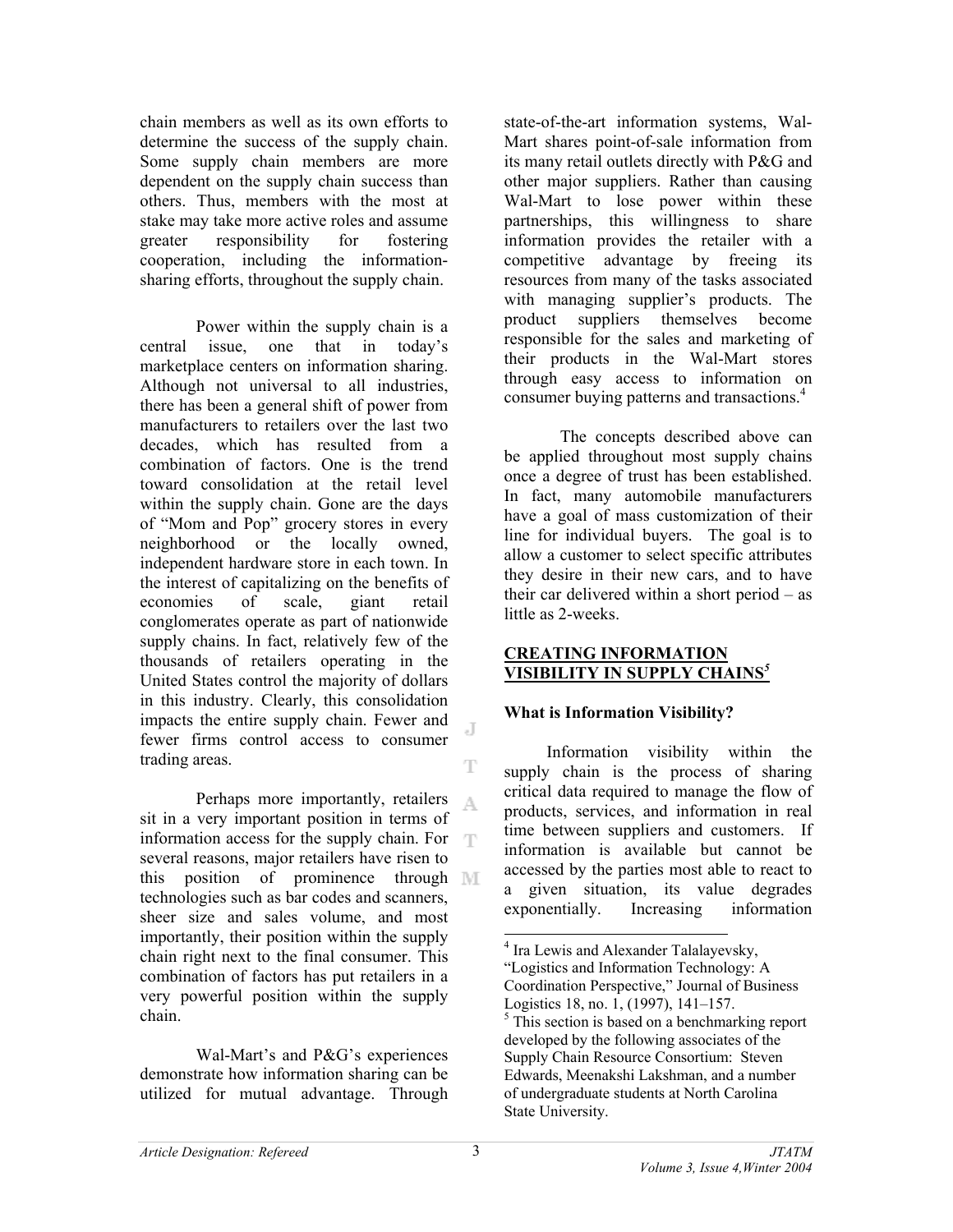visibility among supply chain participants can help all parties reach their overall goal of increased stockholder value through revenue growth, asset utilization and cost reduction. To improve responsiveness across supply chains, companies are exploring the use of collaborative models that share information across multiple tiers of participants in the supply chain: from their supplier's supplier to their customer's customer. These trading partners need to share forecasts, manage inventories, schedule labor, optimize deliveries, and in so doing reduce costs, improve productivity, and create greater value for the final customer in the chain. Software for Business Process Optimization (BPO) and Collaborative Planning, Forecasting and Replenishment (CPFR) are evolving to help companies collaboratively forecast and plan among partners, manage customer relations, and improve product life cycles and maintenance. Traditional supply chains are rapidly evolving into "dynamic trading networks"<sup>6</sup> comprised of groups of independent business units sharing planning and execution information to satisfy demand with an immediate, coordinated response.

Some of the considerations that must be planned for in implementing an information visibility system include the size of the supply base and customer base with which to share information, the criteria T for implementation, the content of A information shared and the technology used to share it. Clarifying these issues will help ηy to ensure that all participants have access to the information required to effectively M control the flow of materials, manage the level of inventory, fulfill service level agreements and meet quality standards as agreed upon in the relationship performance metrics.

#### 6 Cole S.J., Woodring S.D., Chun H., and Gatoff J., 'Dynamic Trading Networks', *The Forrester Repor*t, January 1999.

## **Dell's Information Visibility System: The Benchmark**

Perhaps no other company has been as successful in implementing information visibility as a competitive strategy than Dell Computer. Dell has fulfilled its commitments to customers through the company's direct model, in which it holds only hours of inventory yet promises customers' lead-times of five days. Component suppliers who wish to do business with Dell have to hold some level of inventory, since their cycle times are typically much longer than  $Dell's^7$ . For example, if a supplier has a lead-time of 45 days and Dell is promising on-line customers a lead-time of 5 days from order placement to delivery, the supplier must have real-time information to meet Dell's strict demands. Dell has developed a business model that features a lean, build-toorder manufacturing operation. By utilizing the Web, Dell provides its supplier with forecasting information and receives information about the supplier's ability to meet the forecasts. Dell uses i2 Technologies products for demandfulfillment operations and products from Agile Software for engineering-changeorder and bill-of-materials management. Communication among engineering changes, component availability, capacity, and other data between Dell and its suppliers flows both ways, in addition to forecasting and inventory data. Dell is also able to review suppliers and place Web-based orders into their factories in hours. After outsourcing to third party contract manufacturers, Dell executives realized that many of these manufacturers did not have adequate visibility of customer orders. This was a major driver in the initiative to increase visibility of orders. Dell's build to order web-based customer model has become the benchmark for other industries, and organizations such as General Motors,

l

 7 Lewis, Nicole. "Valuechain.Dell.Com Provides Pipeline to Info Exchange." Dell Portal Adds 'Value'. CMP Media Inc., 2001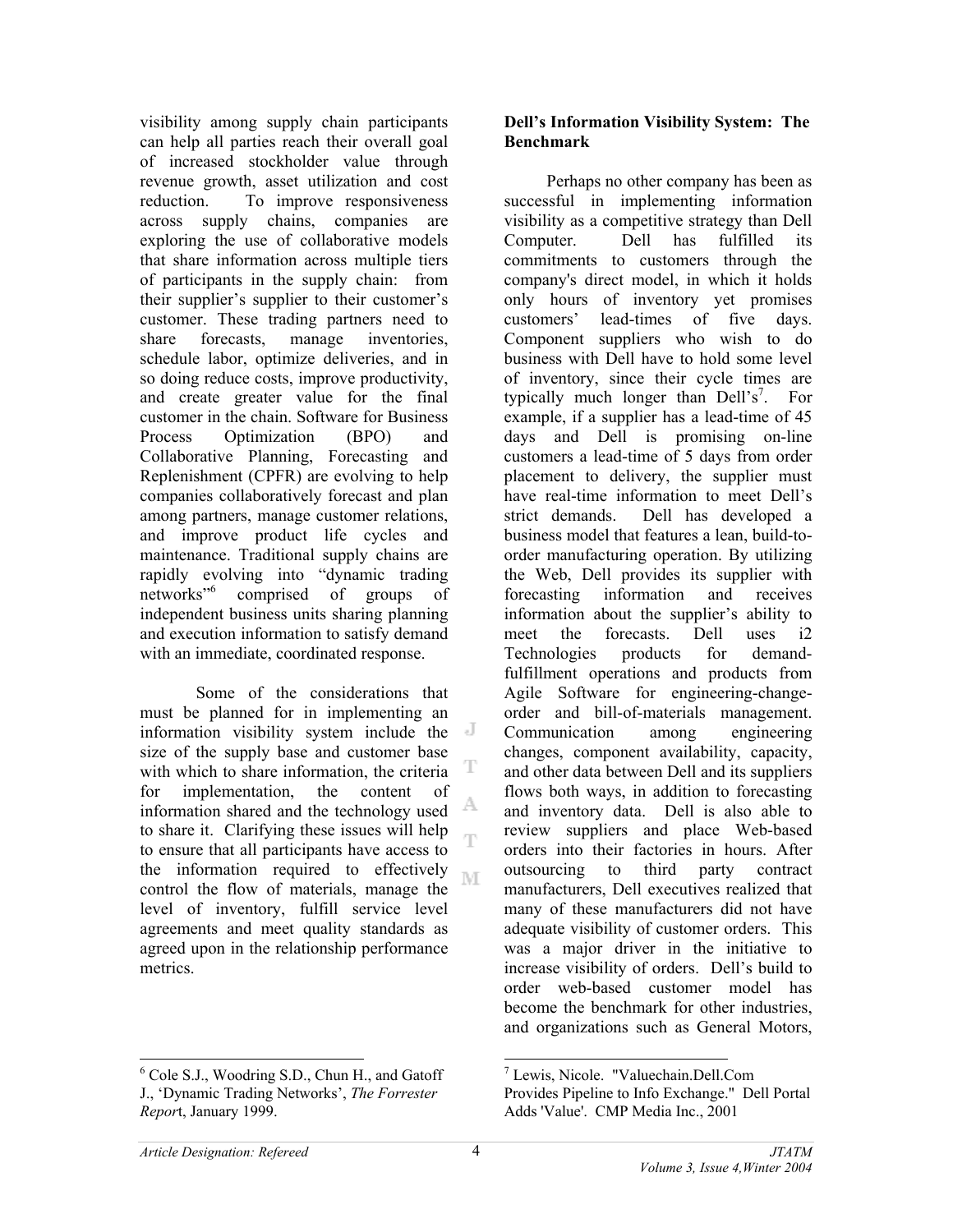Ford, General Electric, and others are seeking to create "build-to-order" models using the Web as the platform for taking customer orders.

## **Benefits of Information Visibility**

Information regarding forecasts, changes in production schedule levels and on-going supply chain performance metrics needs to be conveyed by customers to suppliers on a regular basis. Information flows from suppliers to customer can include current order lead times, capacity levels, order status and inventory levels. The benefits of having parties receive this information are numerous. Receiving and conveying the correct information will ensure that the suppliers are aware of what needs to be produced while at the same time, the buying firm is sure that it is possible to receive ordered quantities on time, every time. The most important benefit of a visibility system is not that the system is able to correct a supply chain problem, but that it allows people to become aware of problems earlier, and thus take corrective actions more quickly than they would otherwise. The benefits of information visibility include reduced lead times, improved constraint management, better decision-making, lower costs, and increased profits. Although, problems such as shortages, changes in customer orders, engineering changes, т obsolete inventory, and equipment failures can still occur with a visibility system in place, the effects of these problems are less Ľ than if the participants in the supply chain were not made aware of these problems until **NT** a later date. In other words, visibility systems may be able to turn a potential \$500,000 problem into a \$5,000 problem.

When implemented properly, a visibility solution results in the following additional benefits that promote improved supply chain performance:

• *Breaks organizational barriers.* Enables sharing of mission-critical information about business activities and interaction

on a near real-time basis across the supply chain.

- *Builds visibility into supply chain.* Provides people a real-time snapshot of supply chain performance metrics.
- *Managing by metrics.* Aligns performance metrics with crossorganizational business processes and assigns ownership of processes and metrics to specific individuals.
- *Reduces the decision cycle process.* Allows an upstream or downstream participant to respond to market or customer demand in hours or days, not weeks and months.
- *Encourages decision-making collaboration.* Facilitates the ability to make decisions collaboratively on the Internet, bringing relevant internal and external stakeholders into the process.
- *Reduces opportunity and problem resolution latency.* Measures and monitors supply chain activities iteratively allowing people to quickly respond to events as they occur.

Conversely, the dangers of poor execution of supply chain processes include increased lead and cycle times, higher costs, and less informed decision-making. For an example, in the semiconductor industry, a lack of visibility across the supply chain, coupled with inaccurate supply/demand forecasting, is hurting the industry's ability to deliver products promptly, efficiently spend capital, and properly manage inventory.<sup>8</sup>

# **Analysis Methodology**

The focus for this project was narrowed down to analyze only those processes that are directly related to the convertible top automobile fabric that is manufactured by a large textile manufacturer (A) and is handled further up in the supply chain by a company that coats

 8 Lewis, Nicole. "Valuechain.Dell.Com Provides Pipeline to Info Exchange." Dell Portal Adds 'Value'. CMP Media Inc., 2001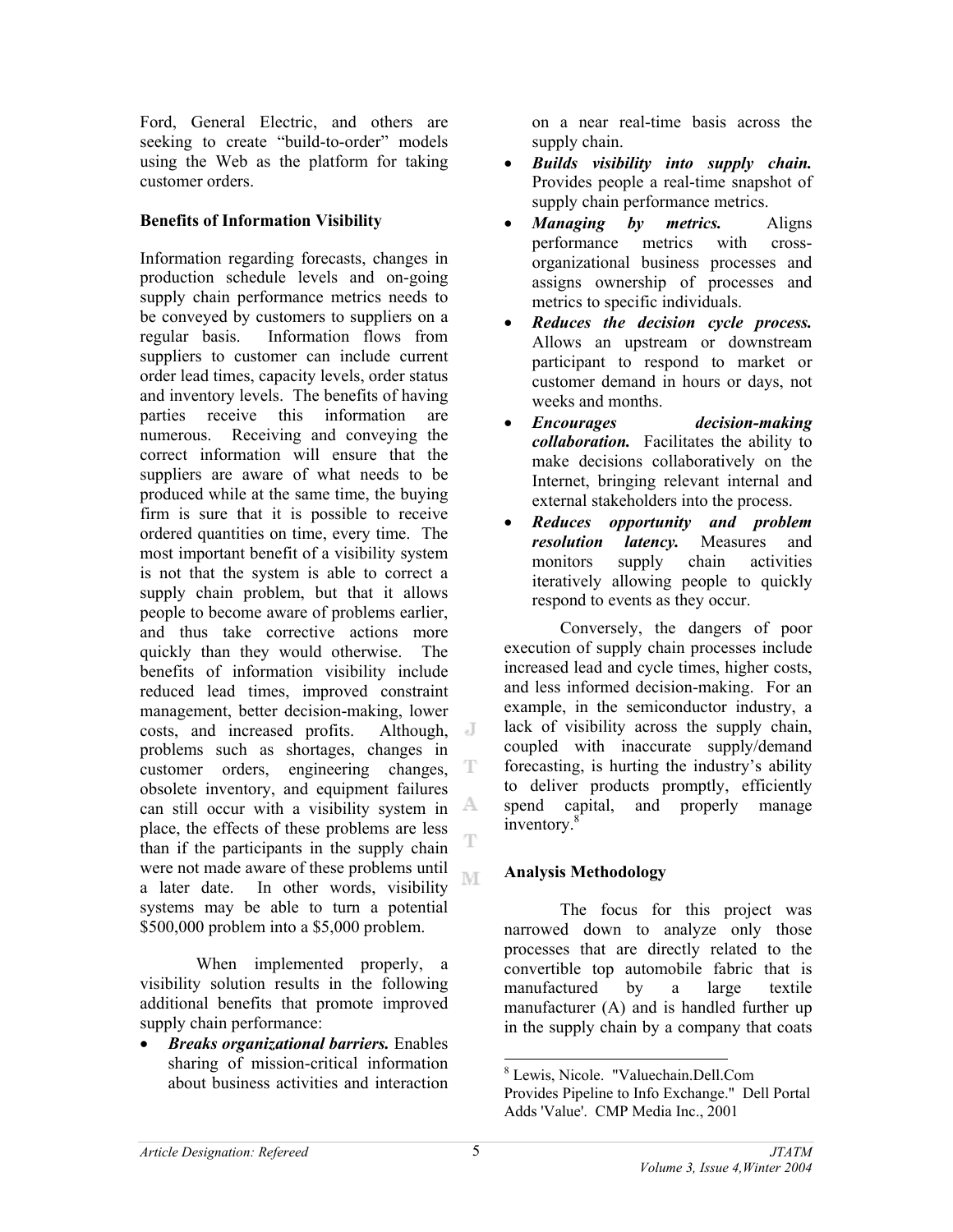the fabric (B), one that completes the cut and sew operations (C) and the final OEM assembler (D). The product in question was a convertible top for a sport vehicle. Initially, a broad view of the supply chain map was developed using publicly available information on the industry. Additional information was collected by talking to various individuals who had prior knowledge of the processes specific to this industry. In order to fill the gaps in the initial supply chain map, a questionnaire was prepared and sent to each supply chain partner. The focus of the questionnaire was to gather information that could potentially be used to study the inventory levels, service and responsiveness in the supply chain. The information collected from the questionnaire was then used to fill the gaps and complete the supply chain. The data collected from supply chain members were then used to identify:

- Areas of low inventory turns in specific areas of the supply chain
- Potential areas of improvement across the supply chain members
- Information requirements to help alleviate the problems detected during analysis

# **Market Analysis**

The automobile industry is currently one of the most important industries in the U.S. economy. One out of every seven jobs within the U.S. is related to the automobile industry, either directly or indirectly. Scale and efficiency are extremely important to all of the industries large manufacturing firms. NΓ This is necessary to keep costs down and enhance profit margins. *Structure of OEM's Value System* 

In the automobile industry, suppliers to OEM's do not have much power—the automobile manufacturers pass down the general specifications, and it is highly unlikely that any one textile supplier could cause the major auto manufacturers any problems due to the number of current suppliers and potential suppliers who desire to be in the Automotive Supply Chain.

The buyers, defined as the dealerships, do have some legal power as a group. To date, they have been able to stop the major manufacturers from forming a direct link to the end-consumer, but that may change soon. Again, however, no one dealer has the power to cause major problems for any of the manufacturers.

The automotive industry is very capital-intensive, requiring plants to be built, equipped with machinery, and staffed with people. In general, this makes the threat of new entrants relatively low, as any company wanting to get into this industry would have to expend large amounts of cash before seeing even the slightest return on investment. However, many textile manufacturers possess the capital equipment necessary to manufacture products for the automotive industry by realigning their products/markets. The potential for such activities increases as the textile industry lessens its historic dependence on the apparel industry as its largest buyer of textile fabrics. In addition, trade agreements such as NAFTA and CRAFTA create an opportunity for off-shore foreign suppliers to enter the Automotive Supply Chain as well.

Within the U.S., there really are no substitutes for cars and trucks. While a few cities have implemented very successful mass transit systems, for the most part U.S. cities are too spread out for these systems to be effective.

The global competition at all levels in this industry is very fierce, especially with the capacity to produce 80 million vehicles by 2002, and actual demand is expected to be only 60 million units. This will create greater and greater need to drive costs down and focus on specific areas of competition.

J

T

Ŧ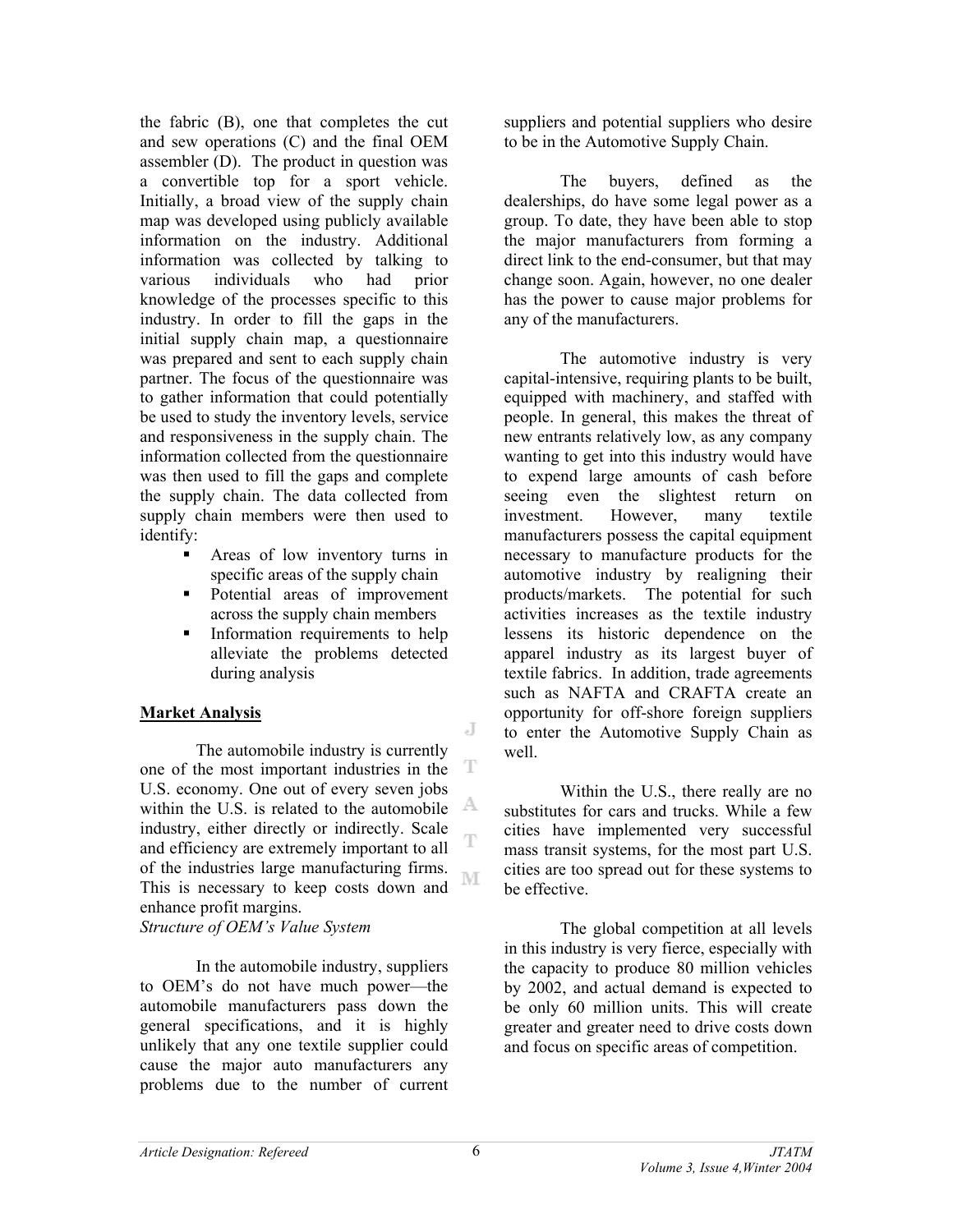In the year 2000, the U.S. automobile industry again set an all-time record high in sales of automobiles and light trucks by reaching 17.4 million units. The previous record (from 1999) was 16.9 million units. This rise was attributed to the U.S. economy, higher personal income

growth, and enhanced consumer confidence. However, the U.S. economy has recently begun to soften, which could reduce sales to between 16.5 and 17.0 million units in 2003.

|  | <b>TABLE I. AUTOMOTIVE INDUSTRY SALE COMPARIONS</b> |
|--|-----------------------------------------------------|
|--|-----------------------------------------------------|

| Region               | Units sold 2000 through 2003 <sup>9</sup><br>I.                              |  |
|----------------------|------------------------------------------------------------------------------|--|
| <b>United States</b> | 2000 approximately 17.4 million units                                        |  |
|                      | 2001 between 16.0 and 16.5 million units                                     |  |
|                      | 2002 approximately 16.8 million units                                        |  |
|                      | 2003 approximately 16.6 million units                                        |  |
| Europe               | - approximately 17.7 million units, compared with 17.8 million units sold in |  |
|                      | 2000 (both figures based on 19 markets)                                      |  |
| <b>Brazil</b>        | - approximately 1.6 million units, compared with 1.5 sold in 2000            |  |
| Australia            | - approximately 780,000 units, compared with 788,000 units sold in 2000      |  |

The U.S. automobile manufacturers have continued to emphasize profitability over market share. Moreover, profit margins are under pressure as well. Thus any significant reduction in production volume will put company's profits under even more severe pressure.

Currently, the U.S. market for new  $\blacksquare$ passenger cars and light trucks is quickly approaching saturation. There's little indication that, on a long-term basis, annual growth will be over 1-2 percent. As a result, the major automakers are turning to developing countries for additional growth.  $\mathbb T$ These countries include China, Malaysia, Indonesia, and India. While all of these are rather large markets, the average incomes are low, although there are a number of extremely wealthy people in these countries. Nevertheless, U.S. penetration into these international markets will likely be lower due to competition from European and

Asian automotive manufacturers. This could prevent sales penetration in the short run.

The single biggest expected change is the growth of the Internet in researching and purchasing material goods. Consumers are increasingly using information from the Internet to determine such things as features, specifications, styles, and designs of different makes and models. It is reported that 62% of new car buyers use the Internet as a resource during their buying decisions. In addition, consumers are increasingly demanding more and more flexibility and options in what they can purchase. The industry may soon be able to implement the process of Mass Customization, thereby circumventing the middleman and deal directly with the purchaser. This is an effort to reduce the huge amount of inventory that exists in the automotive supply chain (see Figure 1.).

l

<sup>&</sup>lt;sup>9</sup> http://www.ford.com/2000annualreport/mda\_8.html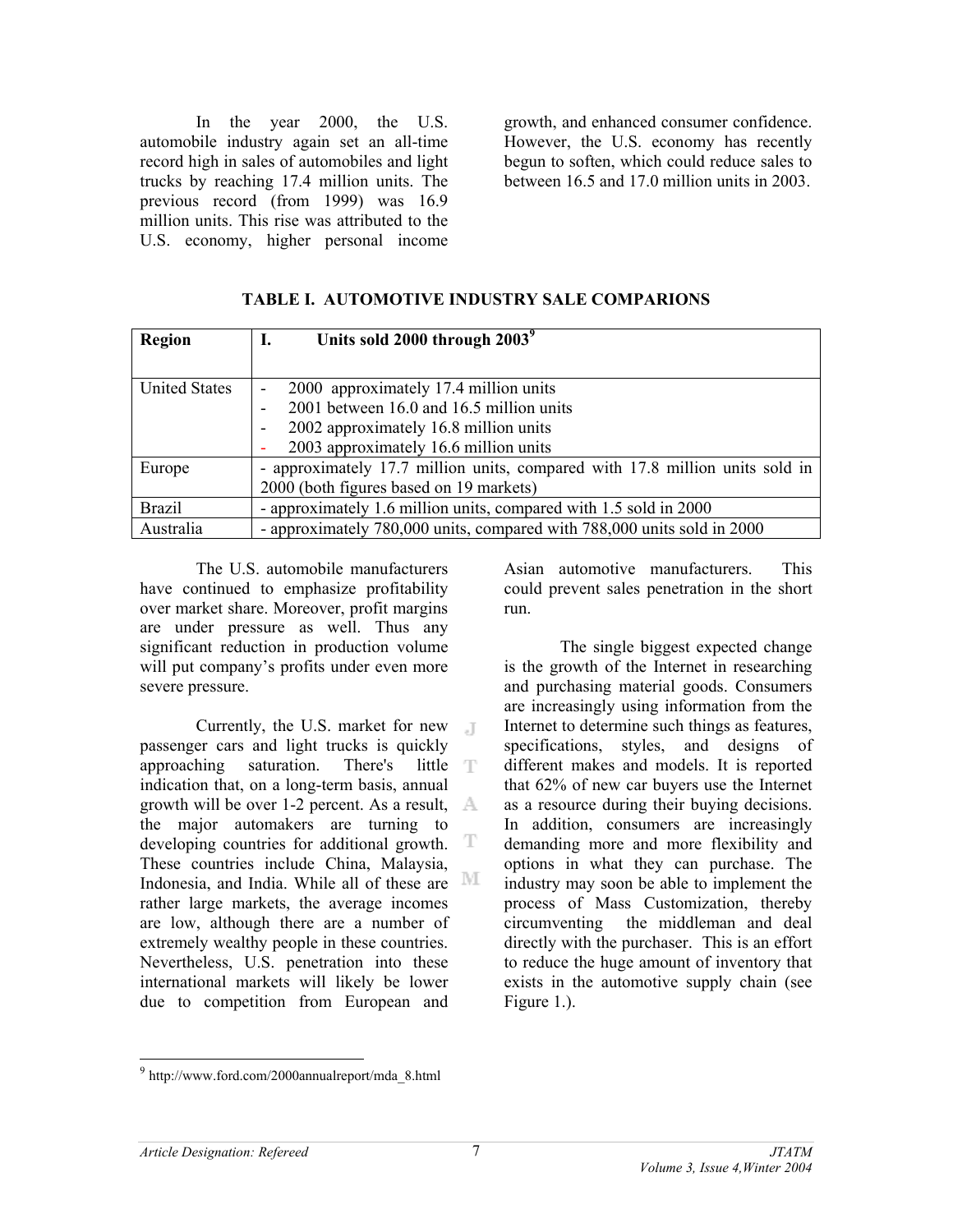

DO.

## **Figure 1. Impact of Mass Customization of Autos on Automotive Supply Chain.**

## **Cut and Sew Operations**

The Cut and Sew industry is considered fragmented with a great number of competitors providing this service. The level of computer integration and automation distinguishes the key competitors from the rest of the competition. Some competitors rely almost exclusively

on manual labor while others have computer-controlled pattern cutting to allow for exacting specifications. It is expected that since this is a Tier 2 supplier to the automakers, Cut and Sew operations would fall into the latter (automated) strategic group. Cut and Sew operations provide service and sell into other markets as well. These would include the apparel and home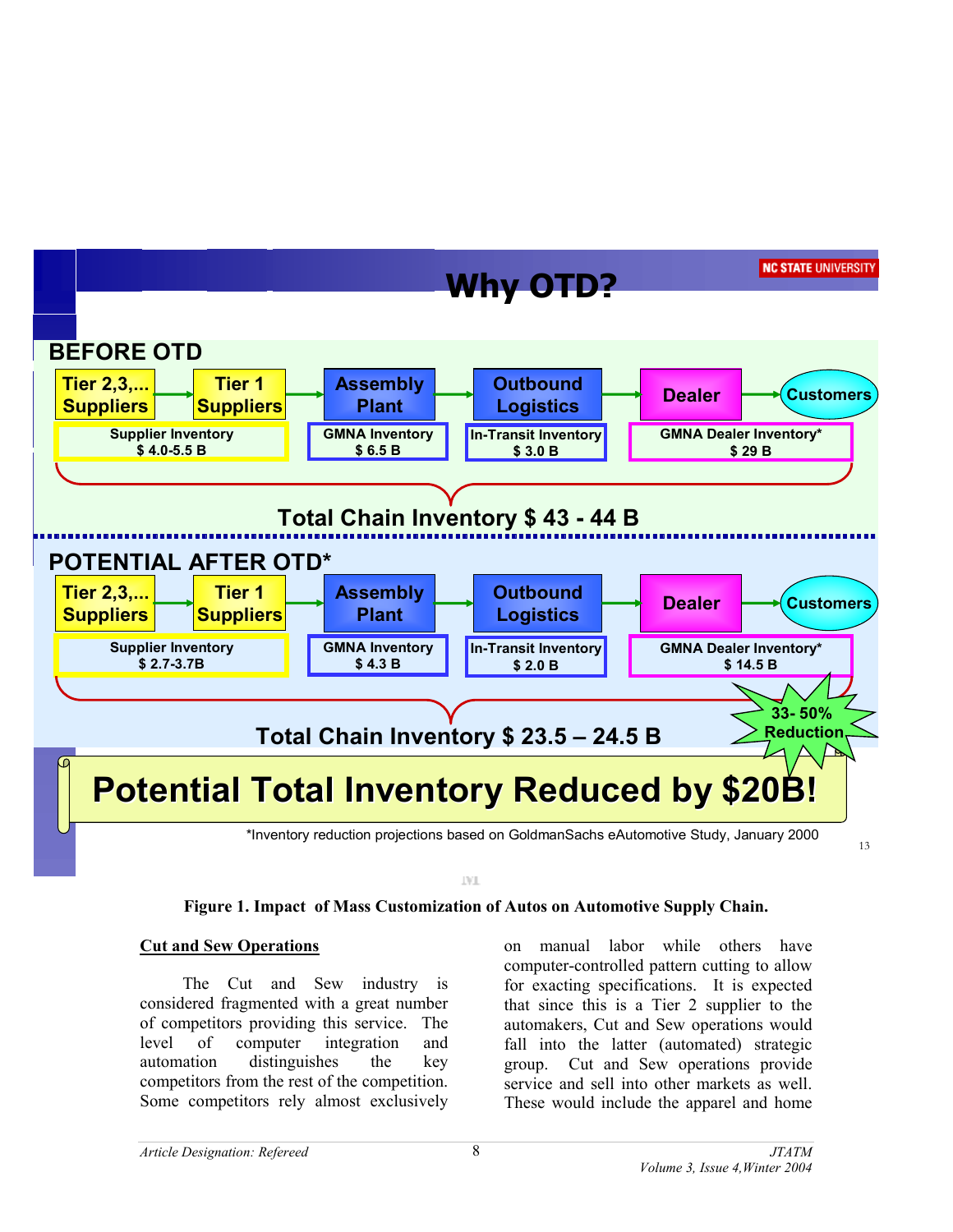furnishings industries, which could be a larger portion of their businesses.

# Just In Time Component Suppliers

The automotive components supplier business (cut and sew) is also fairly fragmented. This industry is also mature with some consolidation among competitors. These participants compete fiercely and directly with one another in many of the markets serviced by this industry. Different competitors compete directly on a cost, quality and flexibility basis or carve out niche markets such as convertible tops in which they are differentiated by their technology and "turnkey" systems. Rivalry among participants is high, but this is a niche market with few players. In fact, it is not unusual for a tier 2 or 3 company in this specialized convertible top market to have a market share of 60% or greater.

The automobile manufacturers possess significant power due to their small number in the OEM sector and relative size compared to the remaining tiers in the supply chain. The automobile makers are not likely to backward integrate into niche markets, as it would not fit their core business. On the other hand, companies within the various tiers are a credible threat т for forward integration. For example, Collins and Aikman began as a window shade manufacturer in 1843 and expanded into the textile fabric business 1872. Over the years it became a major supplier of M textile products to the transportation industry. By the mid 90's, over 60% of its business involved the automotive industry. At that time a strategic decision was made to become a major supplier to the  $1<sup>st</sup>$  and  $2<sup>nd</sup>$ tier suppliers in the Automotive Supply Chain. This was accomplished through mergers and acquisitions of companies in other supply chains serving the automotive industry.

Forward integration does, however, have limitations since companies may be less of a threat to the completed convertible top automotive component market due to the complexity of mechanical design for these parts. Substitutes for these products include vinyl tops and conventional steel hardtops. A car buyer interested in a convertible vehicle has likely decided that neither of these is a legitimate option. The threat of substitutes is low.

# **Competitive Advantage**

Demand for Convertible Top products tends to be proportional to fluctuations in demand for automobiles/light trucks in general. $10$  "Overall sales volume may now be settling at a higher plateau. From 1994 through 1998, the U.S. light vehicle markets volume stayed mostly within a range of 15.0 million to 15.5 million units. However, in 1999 it surged to 16.9 million units, reaching 17.4 million units in 2000. These results suggest a possible breakout from the old range into a permanently higher annual sales rate, even though cyclical variations are likely to remain. If this is the case, then normalized quantity may be higher than previously thought. Leading the increase has been rising sales of non-passenger car vehicles, such as light pickup trucks, SUVs, and minivans. While passenger car sales declined by 6.1% between 2002 and 2003 light truck sales rose 3.6%, bringing the market share for trucks to 54.3% in 2003, up from 48.5% in 1998.

The most important trends in the automotive industry are generally centered on two related developments: intensifying competition and globalization. Due to increased domestic competition, manufacturers are trying to enter foreign and niche markets by leveraging their brand and other competitive advantages. Innovative design and innovative features such as safety measures, sensors and global positioning

 $\overline{\phantom{a}}$  $10$  Hoovers profile on the automotive industry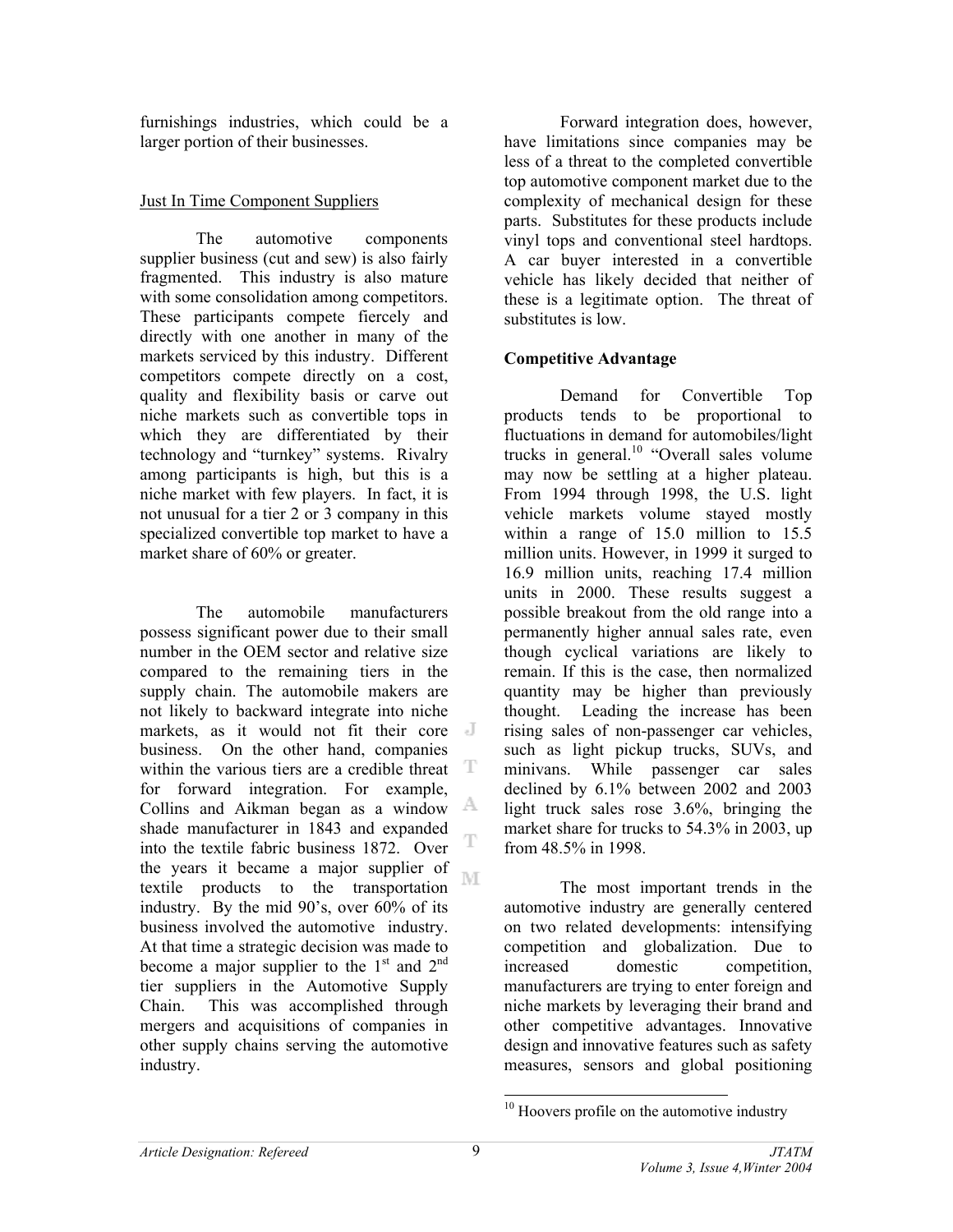systems are crucial for successfully expanding the niche customer base. Automobile design is becoming more technology intensive. The use of electronics is growing not only under the hood but in the passenger compartment as well.

The suppliers of original vehicle parts and replacement parts (also called aftermarket parts) are being forced by automakers to provide parts that are of better quality and last longer than ever before. While good for the consumer and carmakers, this trend has weakened profitability for manufacturers and sellers.

Faced with retail pricing pressure (from both dealer showrooms and aftermarkets), the Big Three in recent years have demanded substantial cost reductions from their outside parts suppliers. Suppliers, in turn, have responded with aggressive programs to enhance productivity and improve efficiency, learning to function in an era of price freezes and reductions. As automakers pare their rosters of suppliers, they increasingly favor companies that can deliver modules (a combination of attached parts) and systems (a functional combination of modules), rather than individual parts. Their ever-increasing demands are leading to consolidation among automotive parts  $\overline{a}$ suppliers, for whom mergers and acquisitions are ways to cut costs and provide more modules and systems.

# **Results of Supply Chain Mapping**

## **Current Practices/Linkages**

 After collecting data from an actual Automotive Supply Chain, it was organized into three key areas: Operations, Orders, and Logistics. The data in each of these areas were used to determine where each company stood with respect to the entire supply chain.

# **Operations**

 The first area is operations which contains information such as cycle time (in days), the forecast communicated to the upstream partner, batch size, and the number of days supply in inventory. As can be seen in the Table II, the current inventory in the system rises by a large margin at the partners before D. As well, the communicated forecast from C down is about three weeks, where D gives 20 weeks to C. Inconsistencies in batch size exist between D and C (downstream), and A and B (upstream). This could also be a cause for the high inventory in the system. Finally, the Cycle Time in days increases dramatically as you move up the chain, from three days at D to 40 days at A. This, combined with the lack of an accurate forecast could be contributing to a bullwhip effect throughout the chain.

A

|   | Time  <br>Cycle<br>(days) | Forecast<br>Communicated              | <b>Batch Size</b> | Inventory<br>(days) |
|---|---------------------------|---------------------------------------|-------------------|---------------------|
|   |                           | 20 weeks                              | Lot-for-Lot       |                     |
|   |                           | 3 weeks                               | Lot-for-Lot       | 44                  |
| B | 14                        | weeks rolling,<br>20<br>3-4 week lock | $4,000$ yards     | 47                  |
| A | 40                        |                                       | $5,000$ yards     | 90                  |

# **TABLE II. MATERIAL MANAGEMENT IN AUTOMOTIVE SUPPLY CHAIN**

## **Orders**

 Orders are comprised of days of leadtime, mode of receipt, and how often orders are sent to the next partner in the chain. The

mode of transmission and type of information exchanged varies between the various supply chain partners, as shown in Table III. While EDI is used between the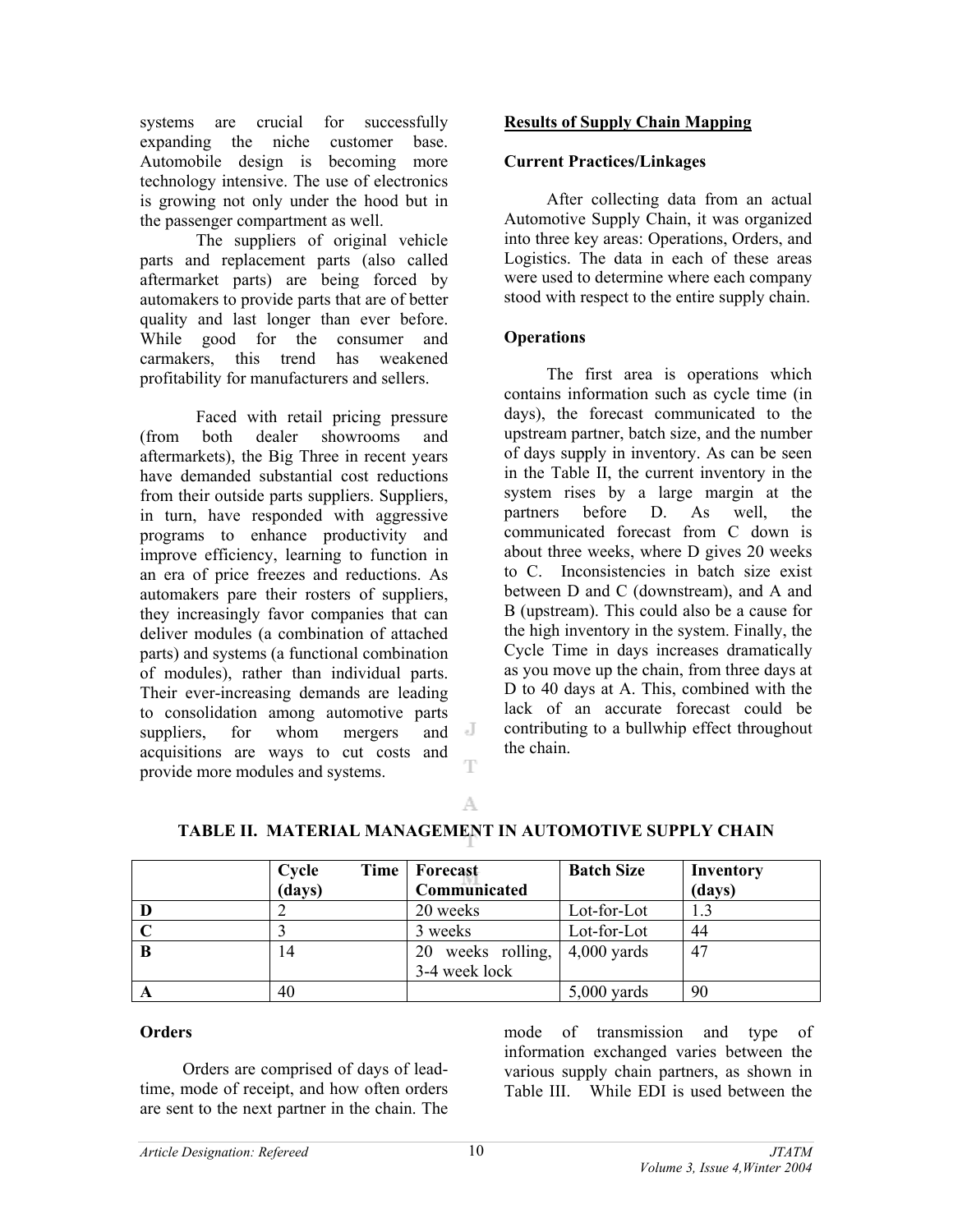majority of partners, Phone/Fax is used between A and B. This could potentially cause problems in terms of order entry and confirmation, and also forecast entry and confirmation. While not a primary cause,

this, along with the frequency of information exchange, could be a minor factor in the excess inventory in the system that was shown above.

| <b>Lead Time (days)</b> | <b>Order Receipt Mode</b>   Frequency |         |
|-------------------------|---------------------------------------|---------|
| ---                     | $- - -$                               | l week  |
|                         |                                       | 3 weeks |
|                         | ED                                    | 4 weeks |
| 28                      | Phone/Fax                             | ---     |

**TABLE III. Automotive Supply Chain Ordering Patterns** 

## **Logistics**

 The final area is logistics—how the material gets from supplier to customer. Key points in this transaction (shown in Table IV) are transit time (and batch size), how often an order requires premium freight, and how often shipments are sent.

|             | <b>Transit Time</b>        | <b>Size</b>   | Premium | Shipment  |
|-------------|----------------------------|---------------|---------|-----------|
|             | (days)                     |               | Freight | Frequency |
|             |                            |               | $<1\%$  | Daily     |
| $\mathbf C$ | (internal)<br>5 (external) | 55 tops       | $<1\%$  | 25 days   |
| B           |                            | $4,000$ yards | $<1\%$  | Weekly    |
| A           | 3 (internal)               | $5,000$ yards | $<1\%$  |           |

**TABLE IV. LOGISTICS OF MATERIAL FLOW IN SUPPLY CHAIN**

The transit time, while minor in most cases, really balloons at C, with five days internal and five days external  $\mathbb{A}$ shipping. This is largely due to their cut and sew operation located outside the U.S. This decoupling of processes can cause more inventory to be held in the system—indeed, MI it seems as if approximately six week's worth of inventory is being held at both B and C to account for the international transit (redundant inventory). As well, the transit batch sizes are very different—4,000 yards to B every week, 4,000 yards to C every 25 days, but only 55 tops (or approximately 110 yards) to D every day.

 One key point to note in these data is the lack of premium freight. While at first glance, this appears to be a good thing, it may be the result of the excess inventory that is present throughout the system. It seems unusual, especially in a supply chain of this size, with the great geographic disparity, to have consistently less than 1% of all shipments be premium freight. While this is not the cause of a problem, it definitely seems to point to too much inventory in the system.

# **Ideal Management Practices**

Across an ideal supply chain, operational parameters, information management and logistical issues would be balanced to optimize the entire chain's total value proposition. This would provide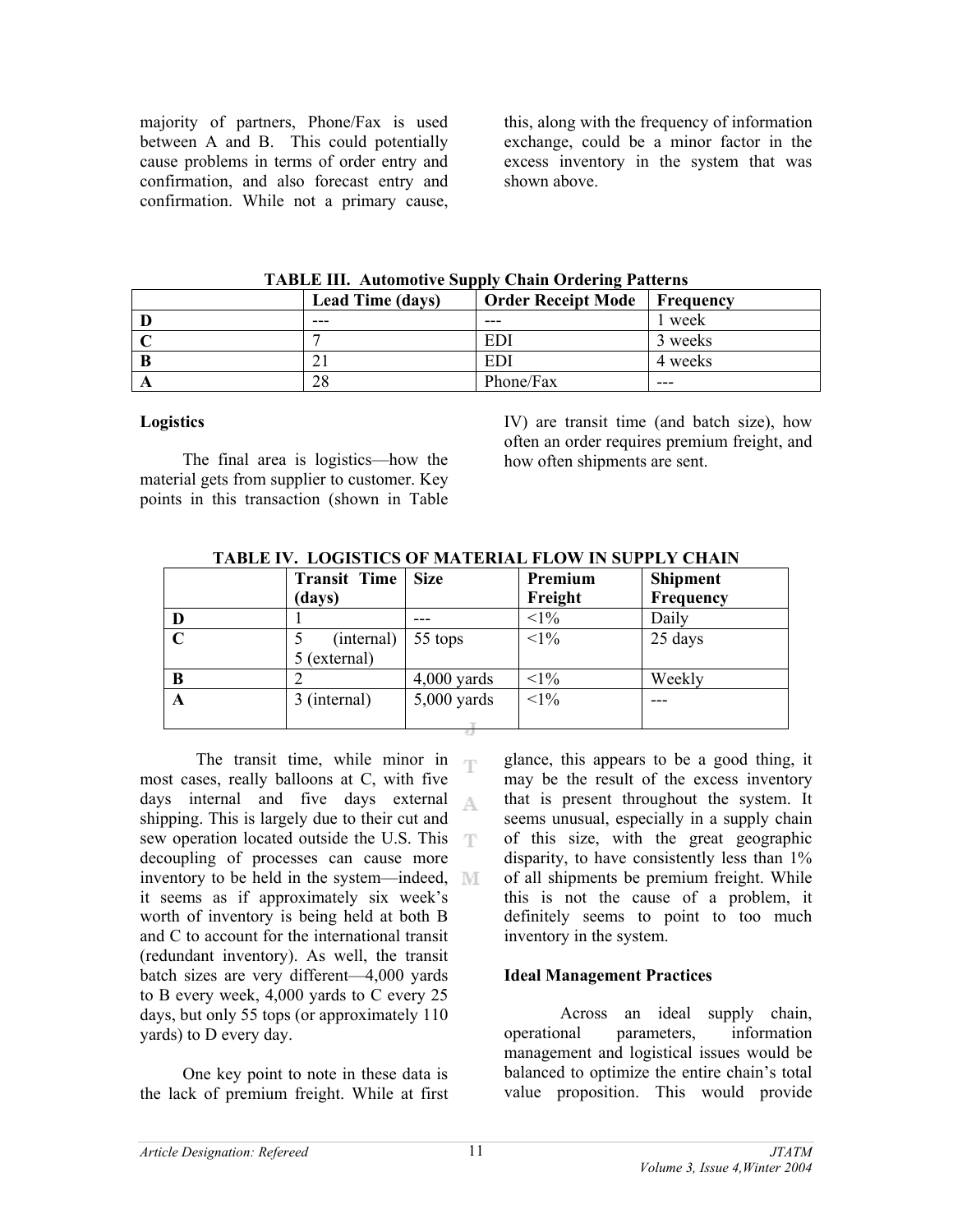equitable economic value added for each of the chain participants. Implementation would involve minimizing forecast variance, seamlessly transferring accurate forecast and order data on a real time basis and maintaining optimal inventory levels at strategic points along the chain.

# **Operations**

The ideal management system across an entire supply chain integrates functions between parties at each of the interfaces between partners. These typically are information transfers (forecasts and orders), inventory management and logistics. In turn, optimal management of these allows for all parties to optimize purchasing, inbound logistics, inbound quality control, receiving and storage, inventory control, order processing, production planning and scheduling, warehousing, outbound transportation and customer service within their own organization. Each member of the chain may have the opportunity to trade inventory management for information management.

# **Information Flow**

Ideal information flow provides accurate, reliable electronic data interchange with high frequency and minimal personal intervention. This is optimal because it  $T$ provides real time forecast and planning data A that provides extended visibility and stability to the suppliers planning and T production efforts. Orders that are transmitted with reduced personal M intervention are less likely to contain errors that can disrupt information and operational flows. Likewise, visibility into supplier inventory and in-process commitments can

give the purchaser some insight into the flexibility of the supplier to meet a special order or need, should one arise.

# **Logistics**

Negotiation, dialogue and agreement would occur to reduce logistical bottlenecks that may inhibit material flow between parties. Strategic placement of inventory and optimization of freight operations, minimize the threat of stock outages or excessive inventory and obsolescence. The benefits of Just In Time delivery and manufacturing (low to no inventory carrying costs) might be obtained through cooperative efforts between supply chain partners. By analyzing the entire chain from a logistical standpoint, it may become evident that there has not been any optimization of the strategic placement and flow of material between members of the supply chain and significant savings may be available through a cooperative effort.

An entire supply chain overview provides an opportunity to optimize material and information visibility, availability and reliability within and between each supply chain member. Through ideal flow of information, cooperation regarding inventory placement and volumes, and optimization of logistical issues, each member of the supply chain would benefit. Each participant would have the best information available to establish optimal batch sizes to serve customer needs and plant operations to optimize use of assets and potentially improve cash flow. The entire flow of the supply chain is shown in Figures 2-5.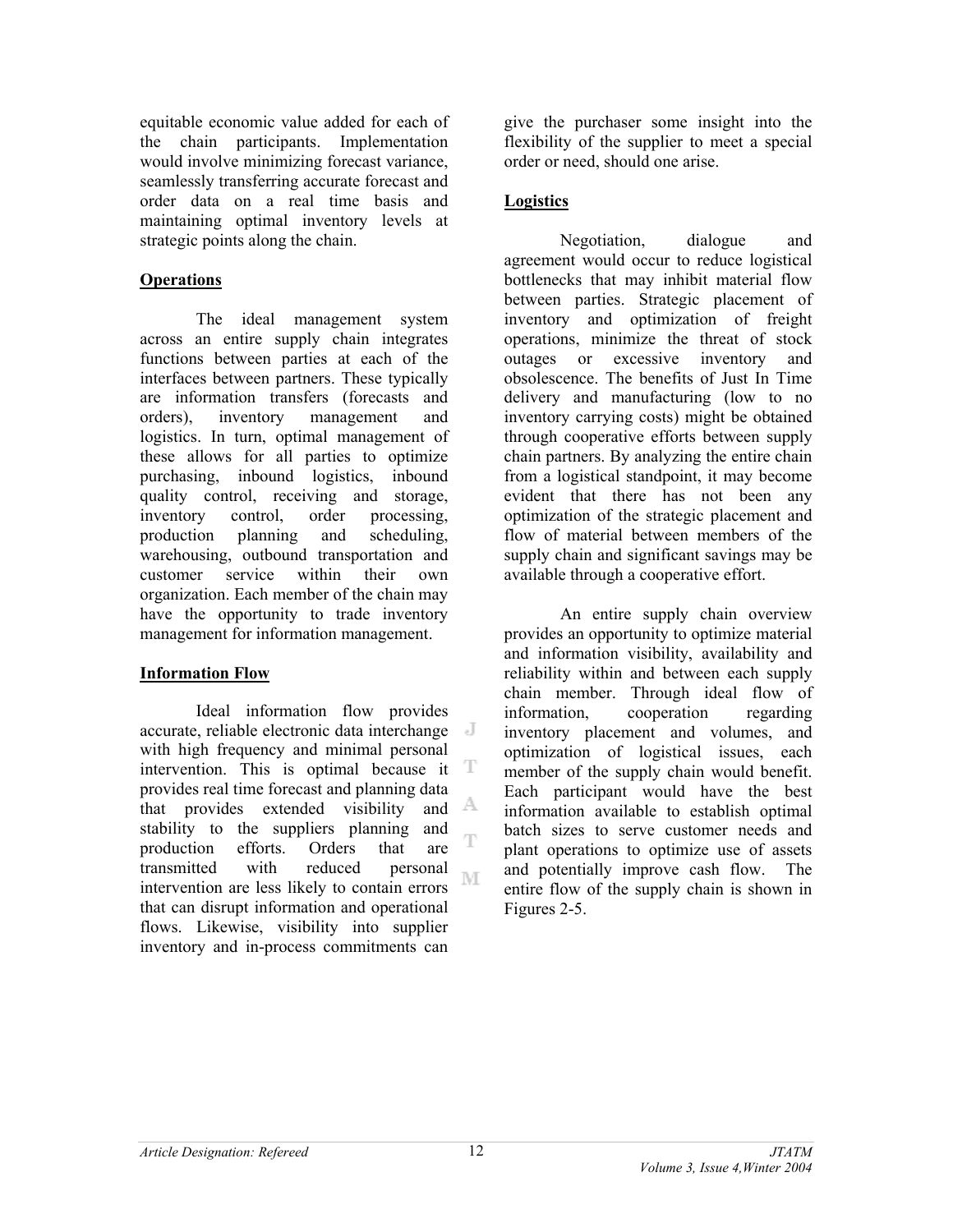

**Figure 2. Supply Chain Map, Fabric Manufacturer to Coater** 



**Figure 3. Supply Supply Chain Map Coater to Cut & Sew**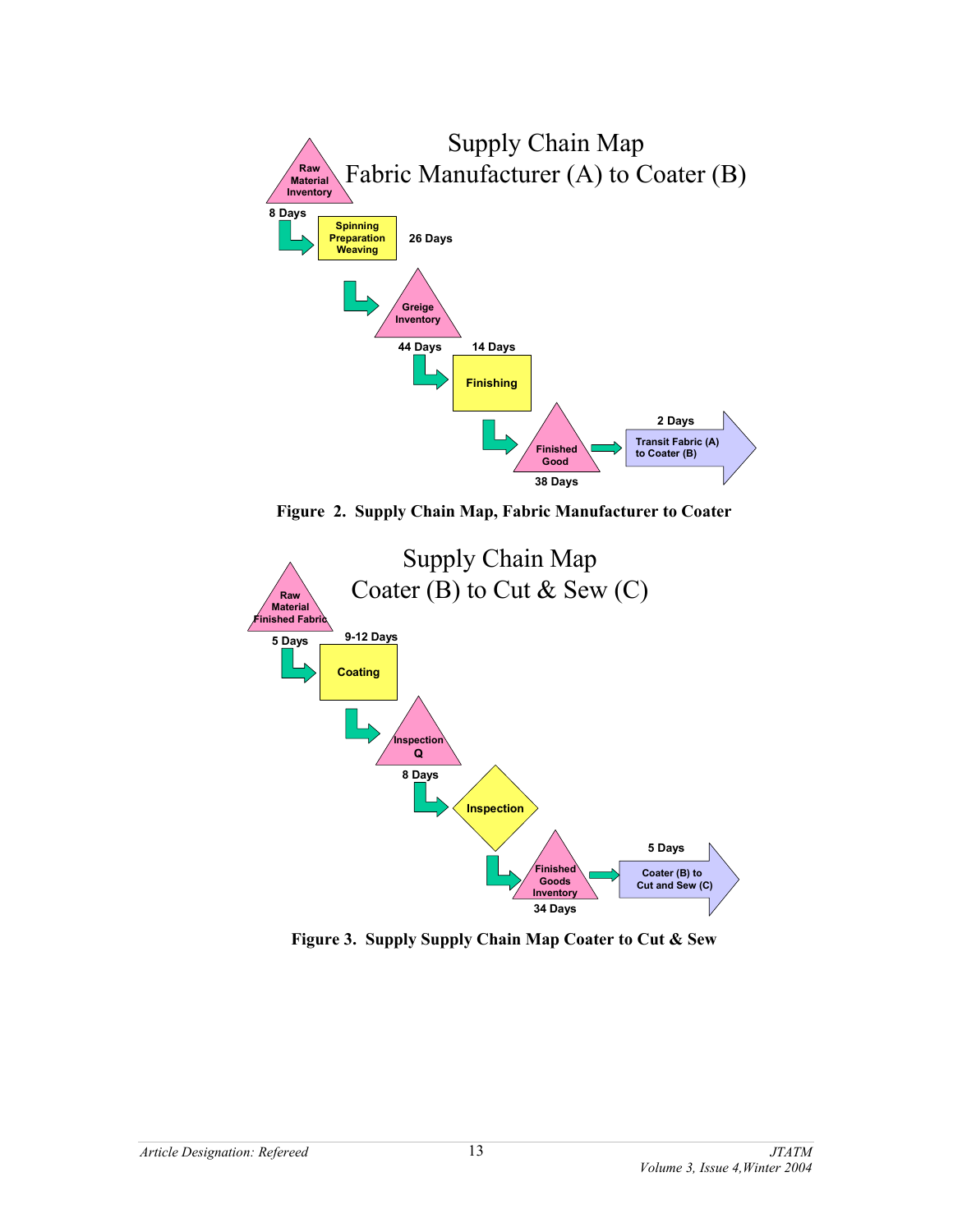

**Figure 4. Supply Chain Map Cut & Sew to Assemble** 

Supply Chain Mapping Assembled Top (C) to OEM (D)



**Figure 5. Supply Chain Map Assembly to Installation**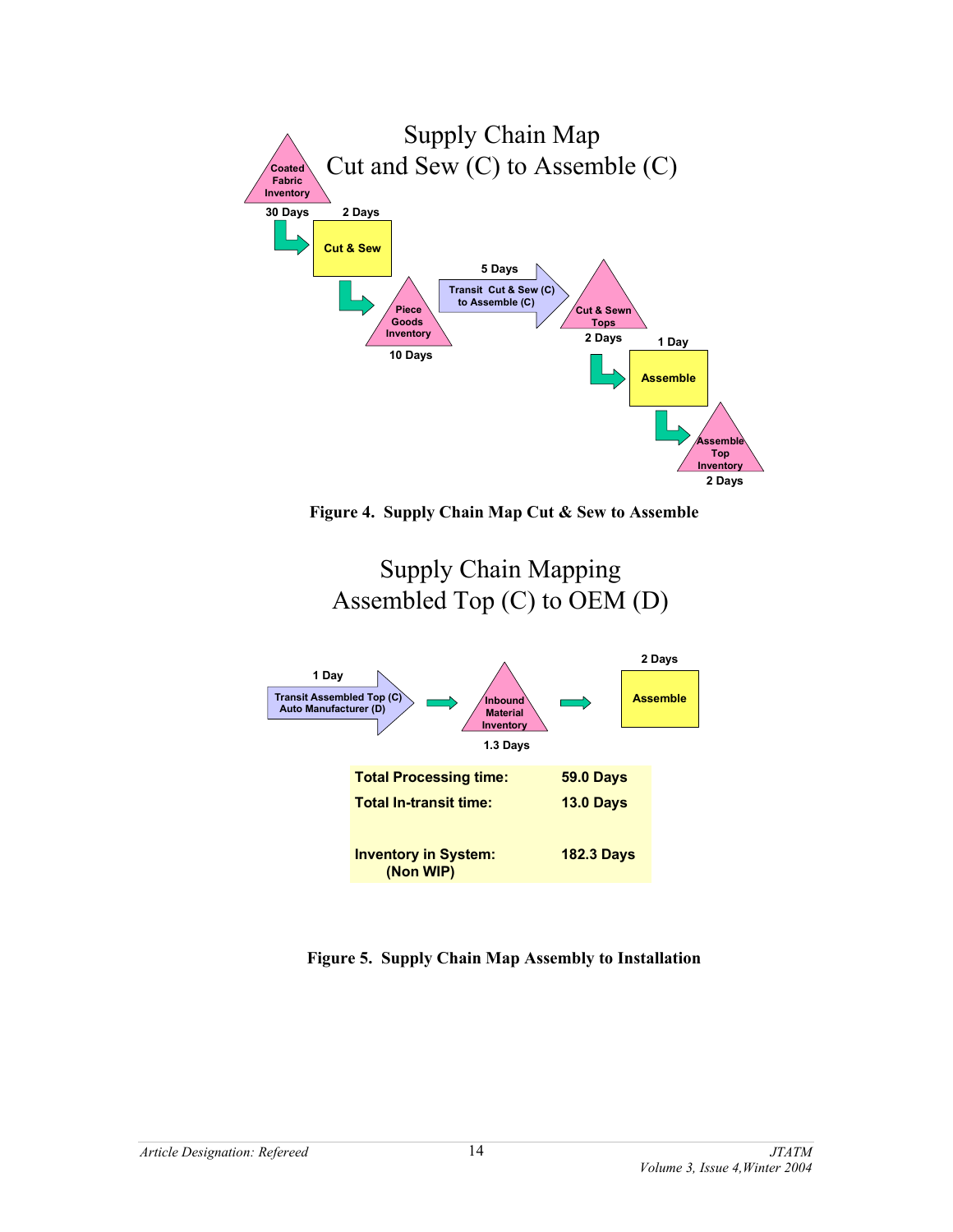Some of the potential reasons for this inventory based on analysis of the supply chain are shown in Figures 6.



**Figure 6. Reasons for Inventory in the Automobile Supply Chain Studied** 

J

Further, the amount of inventory in the chain is illustrated in Figure 7. The classic pattern of the bull-whip effect is evident, as the final company in the supply chain (the textile  $\mathcal{F}^{\text{max}}_{\text{max}}$ 

manufacturer) is left with the greatest level of inventory to hold, due to poor information visibility.

A  $\mathbb T$ 

M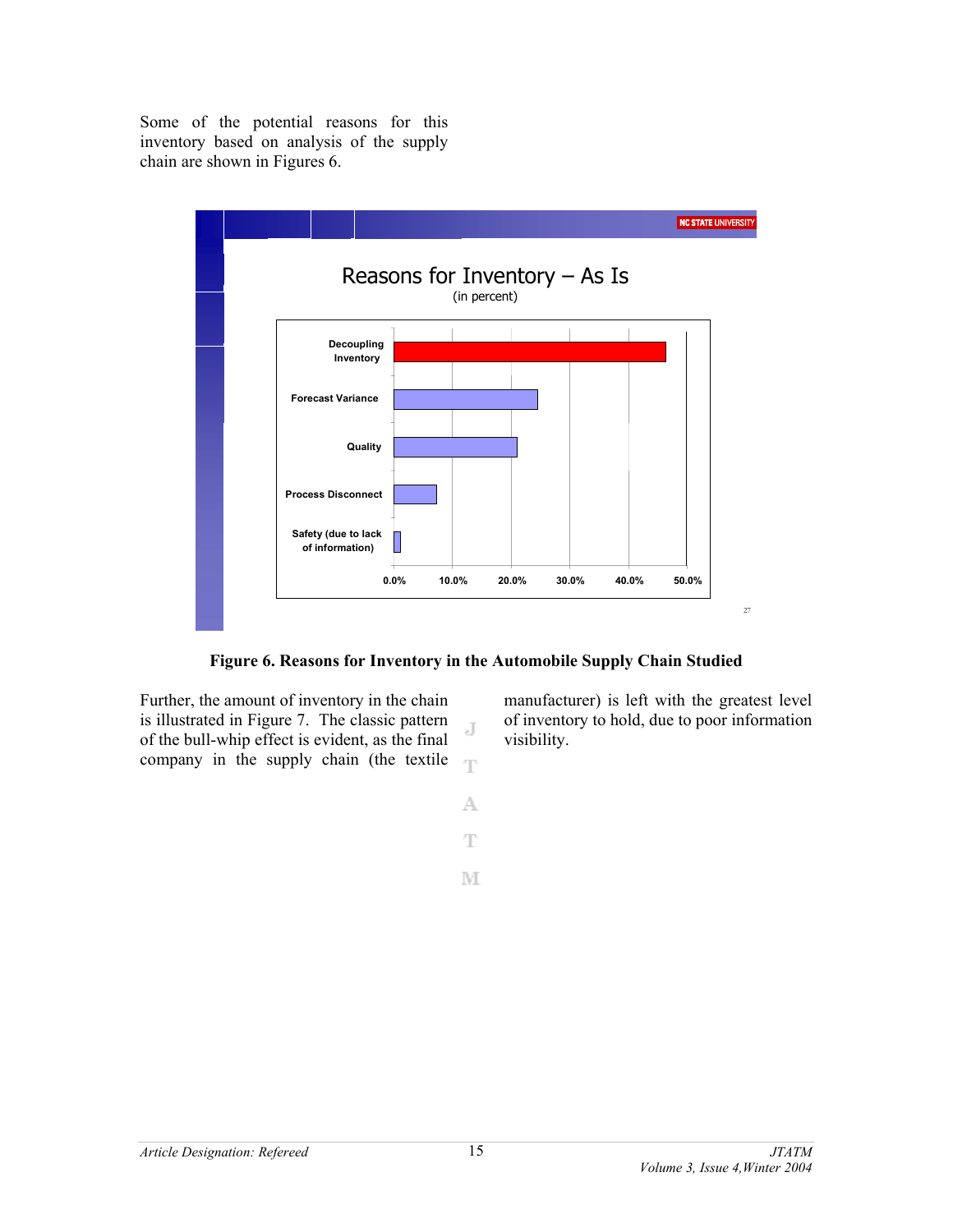

**Figure 7. Bull Whip Effect in Automotive Supply Chain** 

# **Tactical Recommendations**

When looking at any supply chain situation, one of the first areas for improvement is optimization of inventory levels. The proposed optimized supply chain in Figure 8 addresses these needs directly. The first recommendation is based on the J removal of redundant and excessive inventory. As mentioned previously, the Finished Goods inventory held by B and the Materials inventory held by C are redundant. A The two inventories occupy the same inventory point on the supply chain,  $\top$ separated by transportation time. It is our recommendation is that B should eliminate its Finished Goods inventory. By placing its cut and sew plant off shore, C increased the uncertainty and transit times in the entire supply chain. Therefore, it should be the one to incur the inventory holding costs. This inventory at B could be "replaced" with information, which could be provided by increased visibility of the forecast and improved information flows.

 The second recommendation is that the forecast visibility should be improved across the entire supply chain. D generates a 20-week forecast that is shared with C. However, C only shares a three-week forecast to B and ultimately A. If B and A were afforded the original information, a more effective manufacturing process and inventory management system would be possible. Likewise, providing access to the one-week sequence schedule of D would decrease uncertainty at B. Increasing the forecast visibility would allow for more effective and efficient planning schedules that would reflect demand more closely, thus allowing overall reduction of inventory. All of the recommendations mentioned to this point would also improve the area of flexibility for the supply chain partners by allowing for less carrying costs, thus freeing capital. Ultimately, the area of customer service would be improved as well, due to each member of the chain (under D) being "leaner" and more flexible. This would allow for responsiveness to improve among the members.

 $24$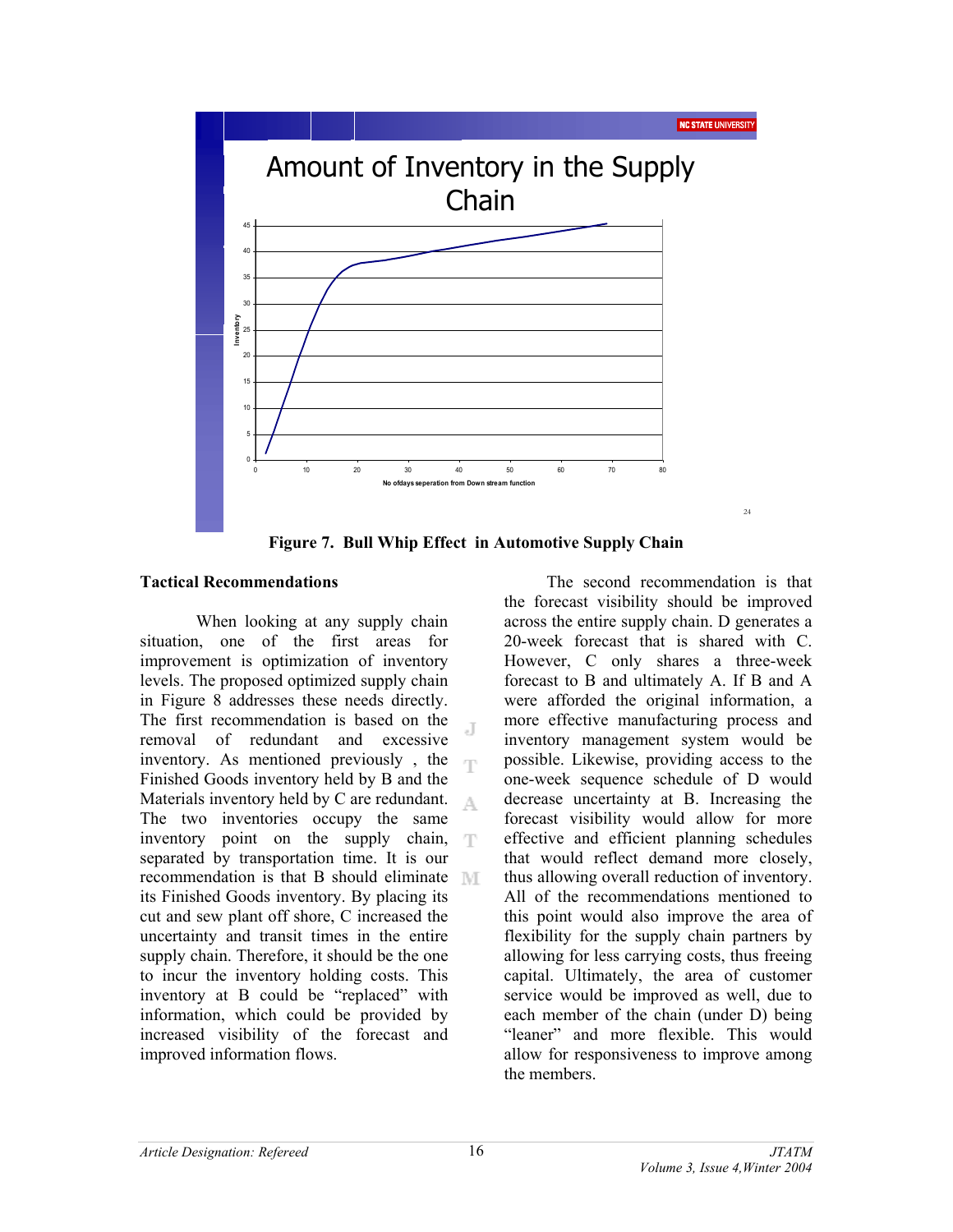Another area for improvement identified is information flow. Currently, A receives orders via fax from B. However, an EDI or web-based ordering system would prove much more effective. First, the orders would be much easier to track. The possibility of human error is greatly decreased as the ordering system becomes more and more automated. Next, an order placed by fax has a chance of being misplaced, especially if the fax machine utilized serves other different purposes. An electronic means of ordering would provide a "dedicated" place for orders to be received. Finally, there is the issue of speed. With internet connectivity growing faster each day, the time saved by ordering electronically instead of filling out and faxing a form could turn into a significant savings opportunity. Improved information flows would not only allow for faster reaction to orders, improving customer service and responsiveness, but it would also provide real time information about demand.

## **Insourcing/Outsourcing Consideration in the Value System**

A final area requiring further study involves significantly reducing the size of the supply chain as a whole. It would improve the entire supply chain if the international plant of C's cut and sew T operation could be eliminated. A thorough cost/benefit analysis would need to be A performed. However, the time in transit alone serves as justification for exploring alternatives. If C is willing, the operation

should be relocated to the US, preferably in a location closer to B or C's Assembly plant. On the other hand, another alternative would be for B to forward integrate into this area, shipping the material directly to C's assembly operation. Further, a second option would be to outsource the cut and sew function to another company, preferably more conveniently located to the entire supply chain.

# **CONCLUSIONS**

 There are several essential requirements to going forward and realizing the recommended improvements in the automotive supply chain. The first step is an improved mechanism for sharing and receiving information. Currently, information is shared on a periodic basis ranging from weekly to monthly. This inconsistent information sharing amplifies the bullwhip effect in the supply chain. The validity of the information is in question as well due to intermediate suppliers hedging demand to insure sufficient materials are onhand. A solution to this inefficient visibility system is for OEM assemblers to provide visibility in depth throughout the supply chain. By penetrating deep into the supply base, variability and uncertainty can be reduced significantly by eliminating demand hedging activities and delays in information transfer between the different tiers of suppliers. This system also allows assemblers to control the type of information that is shared and reduces the likelihood of data entry errors.

M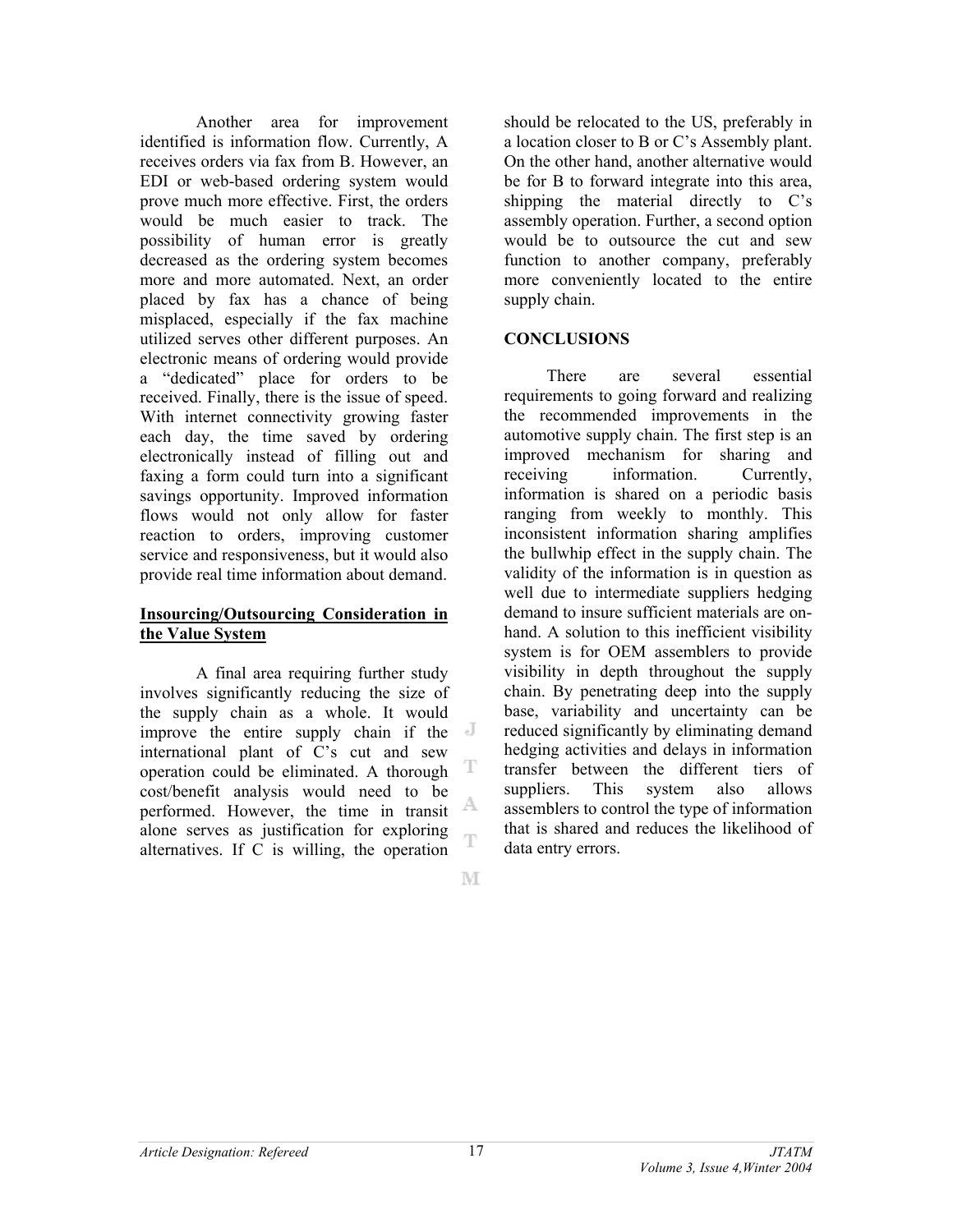

**Figure 8. Potential Inventory Reductions by Type.** 

 $\mathbb T$ 

M

Supply chain evaluation and control should be incorporated into the system to measure current performance and the effect of supply chain initiatives. A series of shared metrics that accurately reflect the drivers of value and cost in the system is required to accurately gauge performance. T Metrics should be non-financial in nature to A allow for measures that accurately reflect supply chain performance while maintaining firm privacy. A series of recommended supply chain performance metrics that ultimately lead to increased value and lower total cost of ownership in this supply chain are listed in Figure 9.